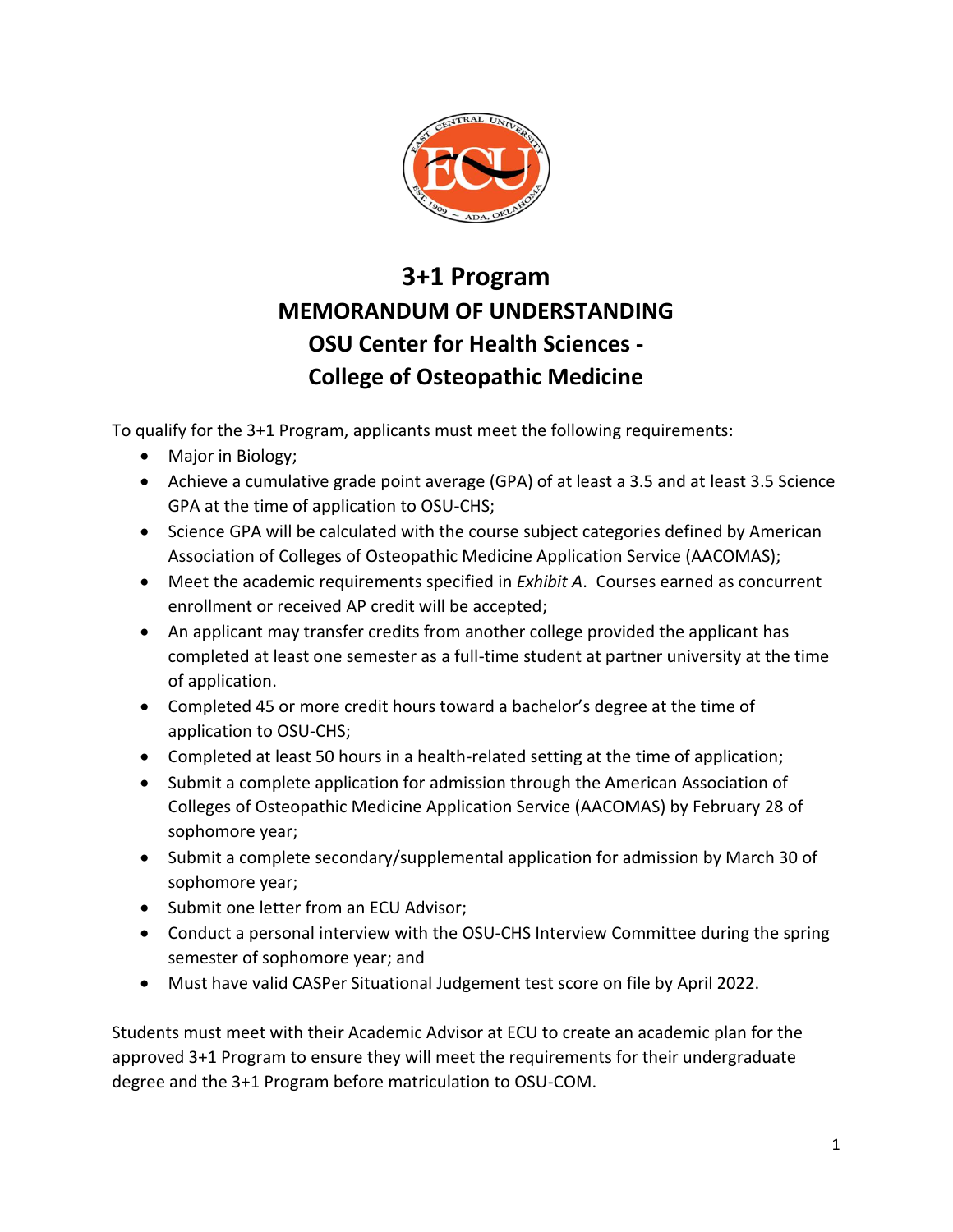Students who meet these requirements will be eligible for the 3+1 Program. Students must check the appropriate box on their secondary/supplemental application to indicate they have met the 3+1 Program requirements. Following an in-person interview, the Chair of the Admissions Committee or Director of Admissions will notify applicants of the Admissions Committee's decision by May 15, 2022. The applicant will either be granted provisional early acceptance into the 3+1 Program or be invited to apply for admission as a traditional applicant in a later application cycle.

To maintain continued acceptance into the OSU-COM 3+1 Program, provisionally accepted students must satisfy the following requirements:

- Maintain an overall grade point average (GPA) of at least 3.5 and a science GPA of at least 3.5. GPA will be calculated at the time of application and upon completion of their undergraduate degree coursework before the student matriculates to OSU-CHS;
- Submit a qualifying score of at least a 492 on the Medical College Admission Test (MCAT) by April of their junior year;
- Complete all remaining undergraduate coursework required for the approved 3+1 degree plan during their junior year at ECU;
- Request in May of junior year transcripts from ECU indicating that the student has met all academic requirements for the 3+1 Degree Plan as outlined in *Exhibit A*;
- Provide documentation stating any student violations or conduct issues that have occurred by May of junior year; and
- OSU-COM may revoke admissions to the 3+1 Program to any student with student violations or conduct issues.

After completing the first year of medical school at OSU-CHS and before enrolling in courses for the second year of medical school, 3+1 Program students must:

• Apply for graduation to East Central University by April 1 to be included in the spring commencement ceremony as a summer graduate. Students will not officially graduate in May until the degree is conferred in the summer, but students can participate in commencement.

## *Exhibit A: Academic Requirements*

To qualify for the 3+1 Program, Oklahoma State University - Center for Health Sciences (OSU-CHS) and East Central University agree that applicants must complete the following academic requirements for program consideration.

| Freshman Year        |                              |                        |                            |
|----------------------|------------------------------|------------------------|----------------------------|
| <b>Fall Semester</b> |                              | <b>Spring Semester</b> |                            |
| 1114                 | <b>General Biology</b>       | 1114                   | <b>General Zoology</b>     |
| 1113                 | <b>English Composition I</b> | 1114                   | <b>General Chemistry I</b> |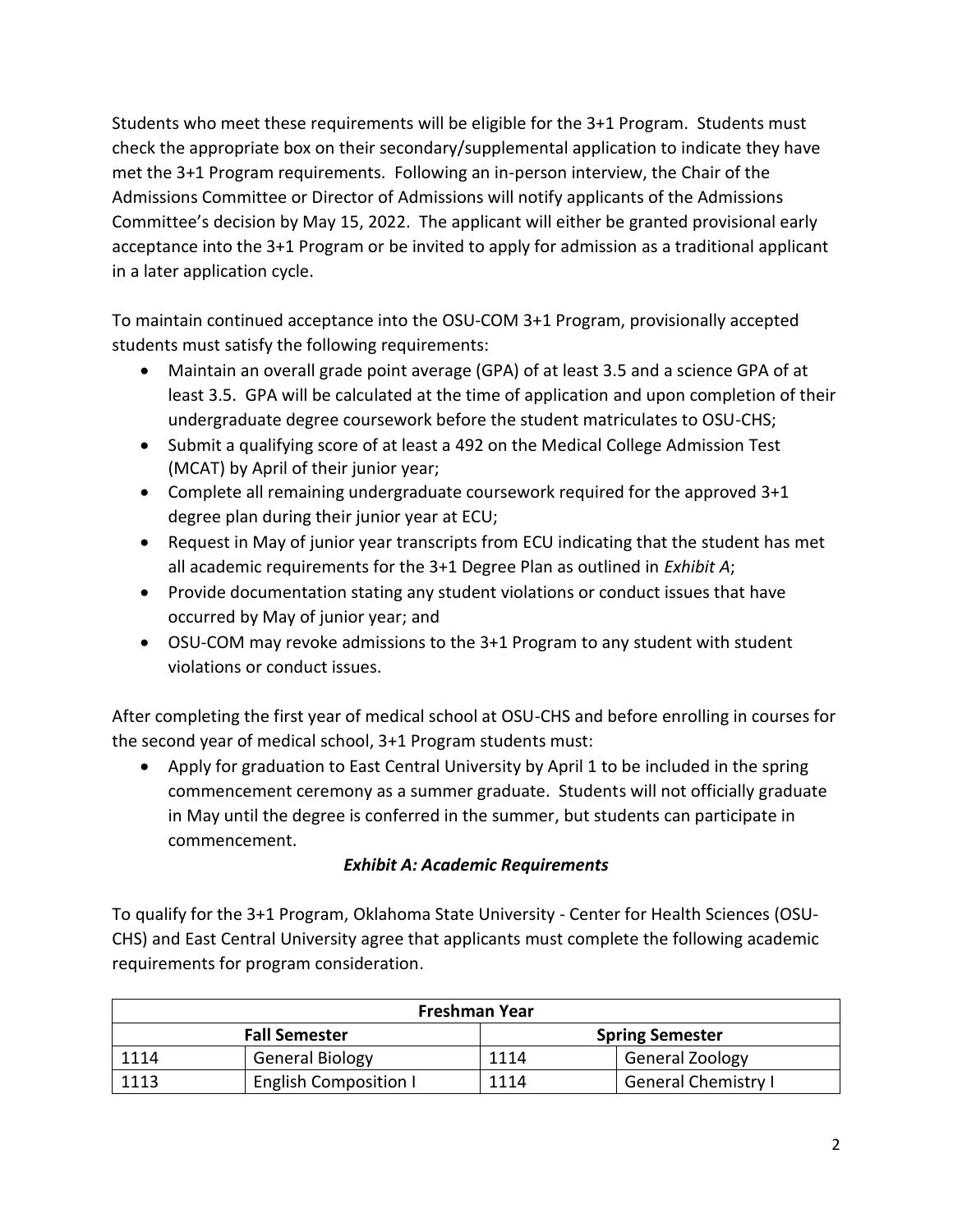| 1513     | College Algebra or 2825<br><b>Calculus and Analytical</b><br>Geometry I | 1213               | <b>English Composition II</b>                      |
|----------|-------------------------------------------------------------------------|--------------------|----------------------------------------------------|
| 1001     | Freshman Seminar                                                        | xxx3               | <b>Communication Course</b><br>(Computer literacy) |
| xxx3     | U.S. Government or U.S.<br>History course (6 total hours<br>required)   |                    |                                                    |
| 14 Hours |                                                                         | <b>14-17 Hours</b> |                                                    |

| <b>Sophomore Year</b> |                              |                        |                              |
|-----------------------|------------------------------|------------------------|------------------------------|
| <b>Fall Semester</b>  |                              | <b>Spring Semester</b> |                              |
| 1214                  | General Botany               | 3634                   | <b>Human Physiology</b>      |
| 1214                  | <b>General Chemistry II</b>  | xxx3                   | Government or History        |
|                       |                              |                        | Course                       |
| 3245 or 2184          | Comparative Vertebrate       | xxx3                   | <b>Humanities and Social</b> |
|                       | Anatomy or Human             |                        | Science Course (12 hours     |
|                       | Anatomy                      |                        | required - one-course        |
|                       |                              |                        | form 3 sections)             |
| xxx3                  | <b>Communication Course</b>  | 3114                   | <b>Organic Chemistry I</b>   |
|                       | (Speech or Language)*        |                        |                              |
| xxx3                  | <b>Humanities and Social</b> | 1513                   | <b>Nutrition</b>             |
|                       | Science course (12 hours     |                        |                              |
|                       | required - one course from   |                        |                              |
|                       | 3 sections                   |                        |                              |
| 15 - 19 Hours         |                              | 17 Hours               |                              |

| <b>Junior Year</b>   |                                   |                        |                            |
|----------------------|-----------------------------------|------------------------|----------------------------|
| <b>Fall Semester</b> |                                   | <b>Spring Semester</b> |                            |
| 3434                 | Genetics                          | xxx4                   | <b>Biology Upper-Level</b> |
|                      |                                   |                        | Elective Course (i.e.,     |
|                      |                                   |                        | Human Physiology,          |
|                      |                                   |                        | Organismal Course,         |
|                      |                                   |                        | Mammalogy, Ornithology,    |
|                      |                                   |                        | Herpetology)               |
| 4313                 | <b>Cell and Molecular Biology</b> | 1214                   | <b>General Physics II</b>  |
| 1114                 | <b>General Physics I</b>          | xxx3                   | Humanities and Social      |
|                      |                                   |                        | Sciences                   |
| 4114                 | <b>Organic Chemistry II</b>       | 4414                   | <b>General Ecology</b>     |